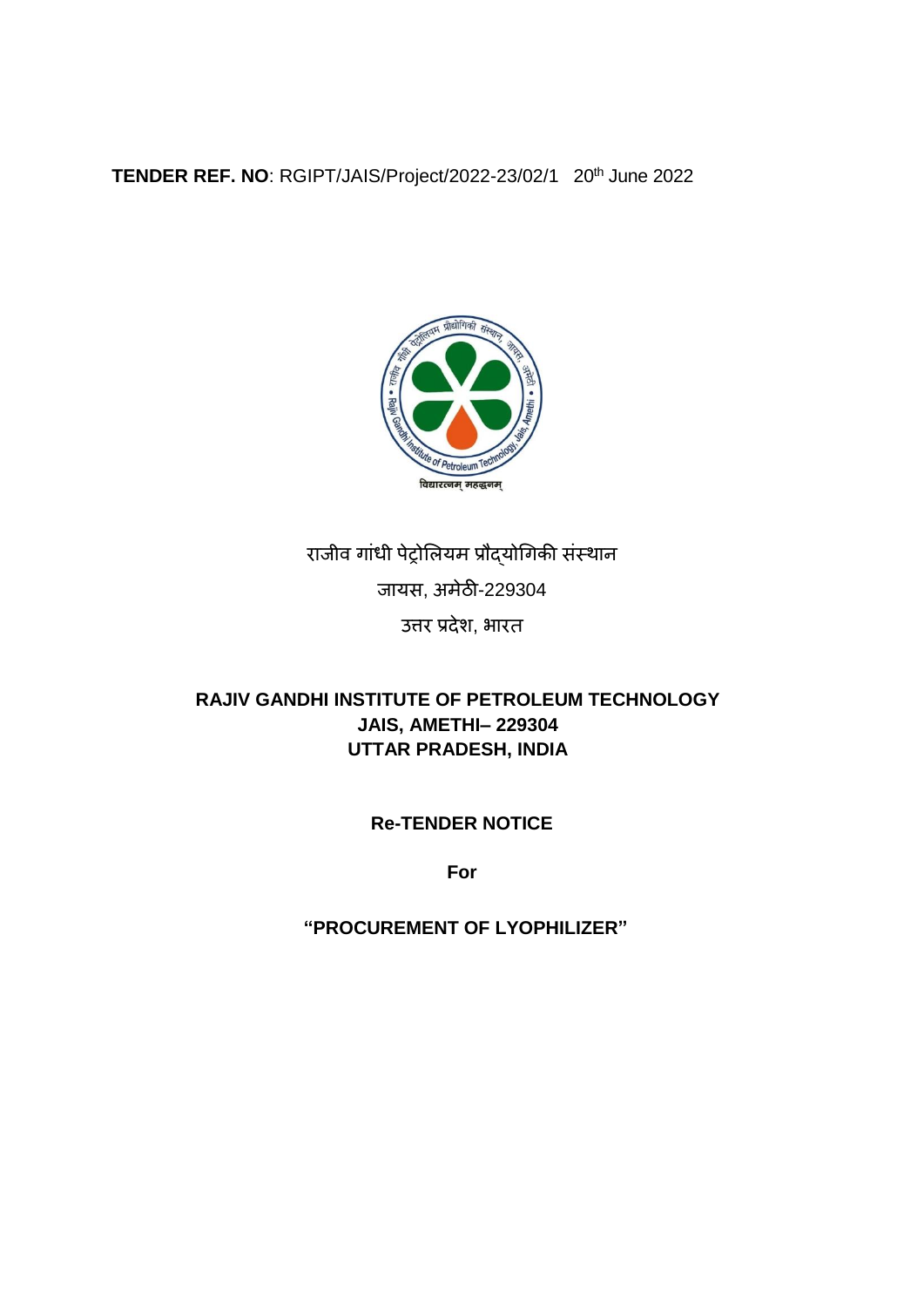Rajiv Gandhi Institute of Petroleum Technology (RGIPT), Jais, Amethi, Uttar Pradesh has been established through an Act of the Parliament by the Ministry of Petroleum and Natural Gas (MoPNG), Government of India in 2008.

The Institute has been accorded the eminence of being an Institution of National Importance on the lines of the IITs. The Institute is associating with leading International Universities/ Institutions specializing in Petroleum Technology and Energy.

The Institute invites online bids for the **Procurement of 01 No. Lyophilizer.**

| Name of Work                                                                                       | Procurement of Lyophilizer"                                                                                                                                             |
|----------------------------------------------------------------------------------------------------|-------------------------------------------------------------------------------------------------------------------------------------------------------------------------|
| Tender No.                                                                                         | RGIPT/JAIS/Project/2022-23/02/1                                                                                                                                         |
| Date of Issue/publication of Tender Notice                                                         | 20h June 2022, 6.00 P.M                                                                                                                                                 |
| <b>Bid Document Download Date &amp; Time</b>                                                       | 21.06.2022, 10:00 A.M                                                                                                                                                   |
| Pre-Bid Meeting Date, Time & Venue (All<br>queries shall be discussed in the Pre- Bid<br>Meeting.) | 28 <sup>th</sup> June 2022, 04:00 PM,<br>Admin Building, 2nd Floor Conference Room,<br>RGIPT Campus Jais, Amethi UP.                                                    |
| <b>Bid Submission Start Date &amp; Time</b>                                                        | 21.06.2022, 12:00 PM.                                                                                                                                                   |
| Last Date and time of submission of Bids                                                           | 04 Jul 2022, 12:00 PM.                                                                                                                                                  |
| Date and time of opening of Technical Bids                                                         | 05 July 2022, 15:00 PM.                                                                                                                                                 |
| Date and Time of Interview/Presentation                                                            | Shall be intimated through email.                                                                                                                                       |
| <b>Bid Address to the</b>                                                                          | <b>The Director</b><br><b>Rajiv Gandhi Institute of Petroleum</b><br>Technology, Mubarakpur, Mukhtia,<br><b>Bahadurpur</b><br>Post: Harbanshganj, Jais, Amethi - 229304 |
| Contact person & address for<br>communication                                                      | Name: U Ojha<br>Chairman, DST Project purchase committee<br><b>Email:</b> uojha@rgipt.ac.in<br>Contact Nos. +91 535 270 4510, 9451959597                                |

#### **CRITICAL DATE AND INFORMATION**